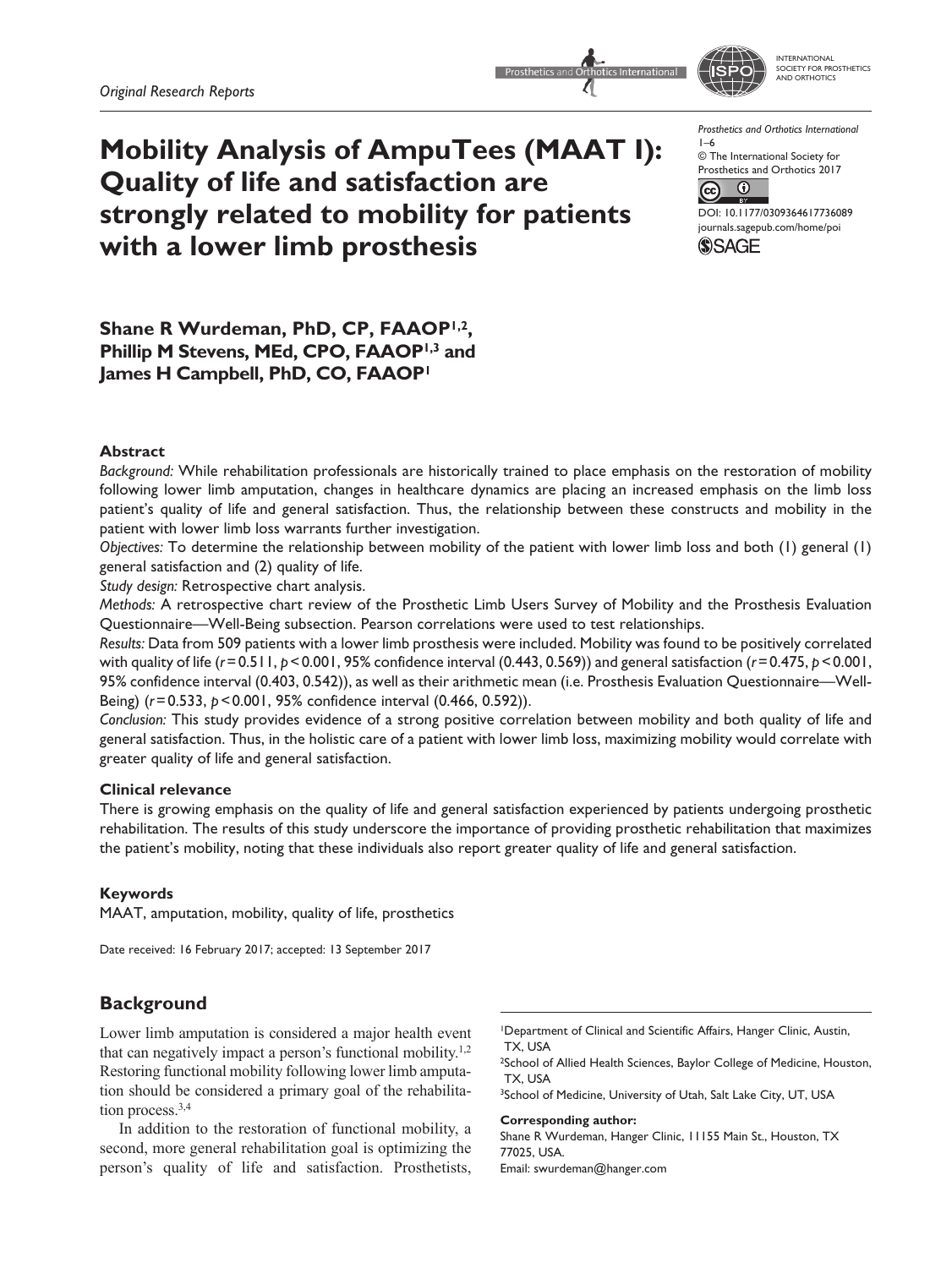physical therapists, and physiatrists are trained with a mindset of providing a patient with a tool (i.e. the prosthesis) and training the patient to use that tool in order to improve mobility. This process is undertaken in the belief that it positively impacts a patient's life, with expectations of improved quality of life and satisfaction. The objectives of enhanced mobility, quality of life and satisfaction appear to be closely related, yet their relationships either have not been clearly reported or have been confined to limited population sizes where such relationships were not the primary objective of the studies.

Suckow et al.<sup>5</sup> investigated the impact of mobility for individuals with lower limb amputation on the construct of quality of life. This was done through a series of focus group interview sessions with 26 individuals of varying amputation etiologies, levels of amputation, and age. Among the participants, 65% felt mobility, or the lack thereof, had an impact on their quality of life. In another study, Norvell et al.<sup>6</sup> reported a significant association between mobility and satisfaction with life in a group of 75 individuals with lower limb loss. In one of the larger studies, Pell et al.7 investigated 149 individuals with a major lower limb amputation assessing various aspects of quality of life using the Nottingham Health Profile questionnaire.<sup>8</sup> Following stepwise logistic regression, mobility was found to be the only component that differed significantly between individuals with limb loss and non-amputee controls. In a recent systematic review, Davie-Smith et al.<sup>9</sup> looked at various factors impacting quality of life for individuals with lower limb amputation due to peripheral arterial disease. Notably, the ability to walk successfully with a prosthesis was reported to have the greatest positive impact on quality of life. This led the authors to conclude the ability to walk with a prosthesis is of primary importance toward improving quality of life for this patient population.

This study is the first within a series of mobility analyses of amputees (MAAT) utilizing retrospective chart review of outcomes data being collected for patients with lower limb prostheses. The purpose of this study was to further establish the relationship between mobility and both quality of life and satisfaction for patients with lower limb amputation by examining a large group of diverse patients in a retrospective chart review. Based on the limited studies available,5,7,9 it was hypothesized that mobility would be positively correlated with quality of life. Additionally, based on the findings of Norvell et al., $6$  it was further hypothesized that mobility would be strongly correlated with a patient's general satisfaction with their situation.

### **Methods**

#### *Study design*

In the first of the MAAT initiative, we performed a multisite, retrospective review of outcomes data collected within a large, multi-site prosthetics provider. A convenience sample of the most recent 550 patients were extracted for analysis. The target goal was 500 patients with an expectation of 10% of data dropped due to incomplete information or not meeting inclusion criteria. For patients with multiple outcome data sets on file, only the most recent data were considered to eliminate patient duplication. Patients with incomplete outcome data were excluded. This retrospective database review was approved by Western Investigational Review Board (Protocol #20170059).

#### *Participants*

Individuals with unilateral and bilateral lower limb amputation were included. Individuals were required to be the following: (1) age 18 or older, (2) present with amputation level/s of ankle disarticulation, transtibial, knee disarticulation, transfemoral, or hip disarticulation/hemipelvectomy, (3) currently using a prosthesis, and (4) should have the ability to read, write, and understand English or Spanish. There were no restrictions with regard to prosthetic device or Medicare Functional Classification Level (MFCL). MFCL is a United States–based classification system whereby all lower limb prosthesis users are categorized into four distinct classifications based on current and potential function. These classifications provide broad guidance for payment for services for prostheses by Medicare and are also utilized by most major third-party payers.3

# *Procedure*

Patients were asked to complete a self-report survey outcomes packet as part of their routine prosthetic care. Administration of the outcomes packet occurred at various points in a given subject's prosthetic rehabilitation, including during a follow-up appointment with a legacy prosthesis, at the patient's initial evaluation appointment for a replacement prosthesis or during the transition of a major prosthetic component such as the socket, foot, or knee. The outcomes packet includes the 12-item Prosthetic Limb Users Survey of Mobility (PLUS-M)3,10,11 1 and the well-being subsection of the Prosthesis Evaluation Questionnaire (Prosthesis Evaluation Questionnaire— Well-Being (PEQ-WB)).<sup>12–15</sup> The 12-item PLUS-M is a patient-reported outcome measure that asks individuals to rate the level of difficulty they experience across 12 different mobility tasks. Patients provide responses to the varying tasks reflecting five levels of ease: (1) Unable to do, (2) With much difficulty, (3) With some difficulty, (4) With a little difficulty, and (5) Without any difficulty. Each response is graded with its associated score  $(1-5)$ . The summed score of all responses are then cross-referenced to a standardized *t*-score.16 This conversion facilitates comparison to a reference population as a *t*-score has a mean of 50 and a standard deviation of 10 points. For PLUS-M surveys that were missing a response, the appropriate scoring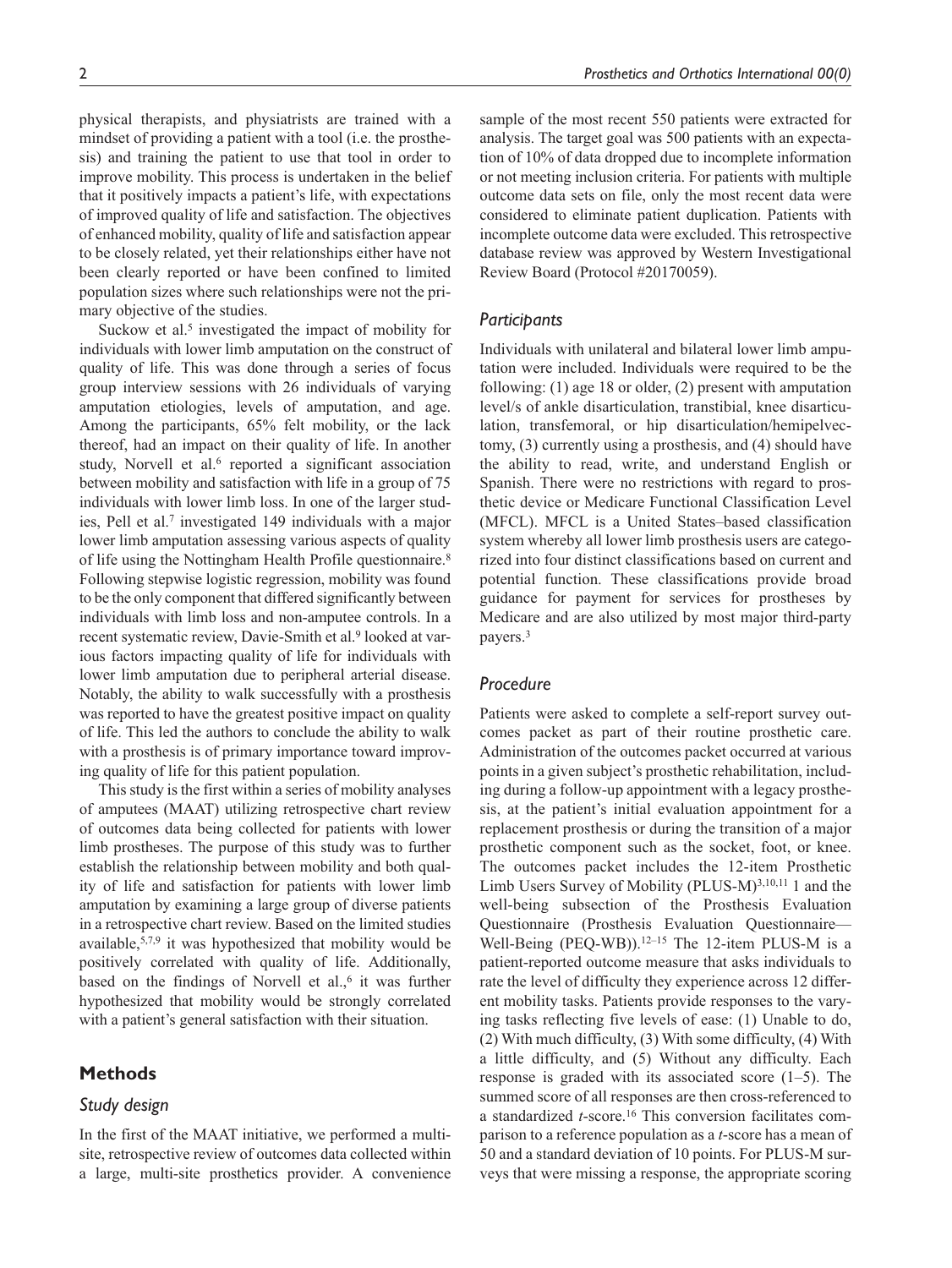procedure was used as outlined by the instrument authors.16 Evidence of validity and reliability have been established for use of the PLUS-M in assessing self-rated mobility in patients with lower limb amputation.3,16

The PEQ-WB was originally published as a subsection of the larger Prosthesis Evaluation Questionnaire (PEQ).12 The complete PEQ is long and the extensive time required for administration and scoring make it prohibitive in the clinical setting.12 The PEQ-WB subsection, however, comprises only two questions that ask the patient to reflect on satisfaction and quality of life over the past 4weeks. Specifically, the patient is asked to rate how satisfied they have been with how things have worked out since their amputation (i.e. general satisfaction) and to rate their quality of life. Notably, although the label "well-being" was attached to this subsection when first published, the current definition of "well-being" from organizations such as Health People 2020 places "well-being" as a sub-domain under quality of life.<sup>17</sup> Furthermore, satisfaction is a type of positive emotion a patient holds about their life that contributes to well-being among other emotions. As a result, this study does not attempt to investigate the construct of well-being, but rather, the issues of quality of life and satisfaction. However, as it is the PEQ-WB composite score (comprising the mean of the scores for quality of life and satisfaction) that has been found to have evidence of validity and reliability, this score was also correlated with mobility.

Initially, the PEQ and PEQ-WB were published as continuous visual analog scales. However, for ease of administration and subsequent scoring, various subsections of the PEQ have been administered in the format of 5- and 10-point ordinal scales.18 As a standard of practice in participating clinics in this retrospective analysis, the PEQ-WB was administered in the format of a 10-point ordinal scale to allow for increased resolution over a 5-point ordinal scale. Notably, this concession to increase the ease of administration may have decreased resolution compared to a visual analog scale. Evidence of validity has been established for measuring both quality of life and satisfaction with the PEQ-WB in patients with lower limb amputation,19 and the PEQ is considered among the most commonly utilized survey instruments in prosthetics research.

There are many outcome measures available to measure quality of life and general satisfaction, and many of these are more detailed and informative than the PEQ-WB questions. However, these instruments require increased time to administer and score compared to the PEQ-WB. As these questionnaires were implemented as part of standard of delivery of care, there was great emphasis placed on clinical feasibility with priority given to brevity when selecting these outcomes instruments. Specifically, it is felt that as an additional task for clinicians in their busy work routine, any substantial time commitment would decrease the administration rates of the outcome measure.

### *Analysis*

The relationships between PLUS-M *t*-scores, satisfaction, quality of life, and PEQ-WB scores were investigated using separate Pearson product moment correlations. For all correlation analyses, the 95th percentile confidence interval was determined through the implementation of a bootstrapping procedure with 1000 iterations. Correlation coefficient effect sizes were classified according to Cohen's recommendations.20,21 All statistical analyses were done in SPSS v20.

# **Results**

A convenience sample of the most recent 550 patients from participating clinics with completed outcome data sets was extracted. The patient demographic data were then checked at time of evaluation to confirm inclusion criteria. This resulted in dropping nine patients which were under age 18. For each ordinal score of the PEQ-WB, PLUS-M mobility *t*-scores were tabulated, and any data points outside the 95% tolerance interval based on the ordinal score's mean were noted as outliers, resulting in an additional dropping of 32 data points. This resulted in 509 patients for which correlations were analyzed (Table 1).

Quality of life and satisfaction were examined separately. Quality of life was significantly and positively correlated with the patient's PLUS-M *t*-score (*r*=0.511, *p*<0.001, 95% confidence interval (CI) (0.443, 0.569); Figure 1). This was noted to be a strong correlation by Cohen standards.20,21 Similarly, general satisfaction with how things have worked out with regard to the patient's amputation over the past 4weeks was also significantly and positively correlated with the individual's PLUS-M *t*-score (*r*=0.475, *p*<0.001, 95% CI (0.403, 0.542); Figure 2). This is referenced as a moderate correlation by Cohen standards.20,21 The score for the PEQ-WB was significantly and positively correlated with the patient's PLUS-M *t*-score (*r*=0.533, *p*<0.001, 95% CI (0.466, 0.592); Figure 3). This is noted to be a strong relationship by Cohen standards.<sup>20,21</sup>

### **Discussion**

The objective of this study was to determine the relationship between self-reported mobility, and both quality of life and satisfaction for patients with a lower limb amputation. The results of this study confirm the initial hypothesis that there is a positive relationship between both of these constructs and mobility.

The emphasis of prosthetic rehabilitation has historically centered on mobility. By contrast, quality of life and satisfaction have been less recognized. Encouragingly, changes in healthcare policies appear to be placing an increased emphasis on patient's quality of life and satisfaction, as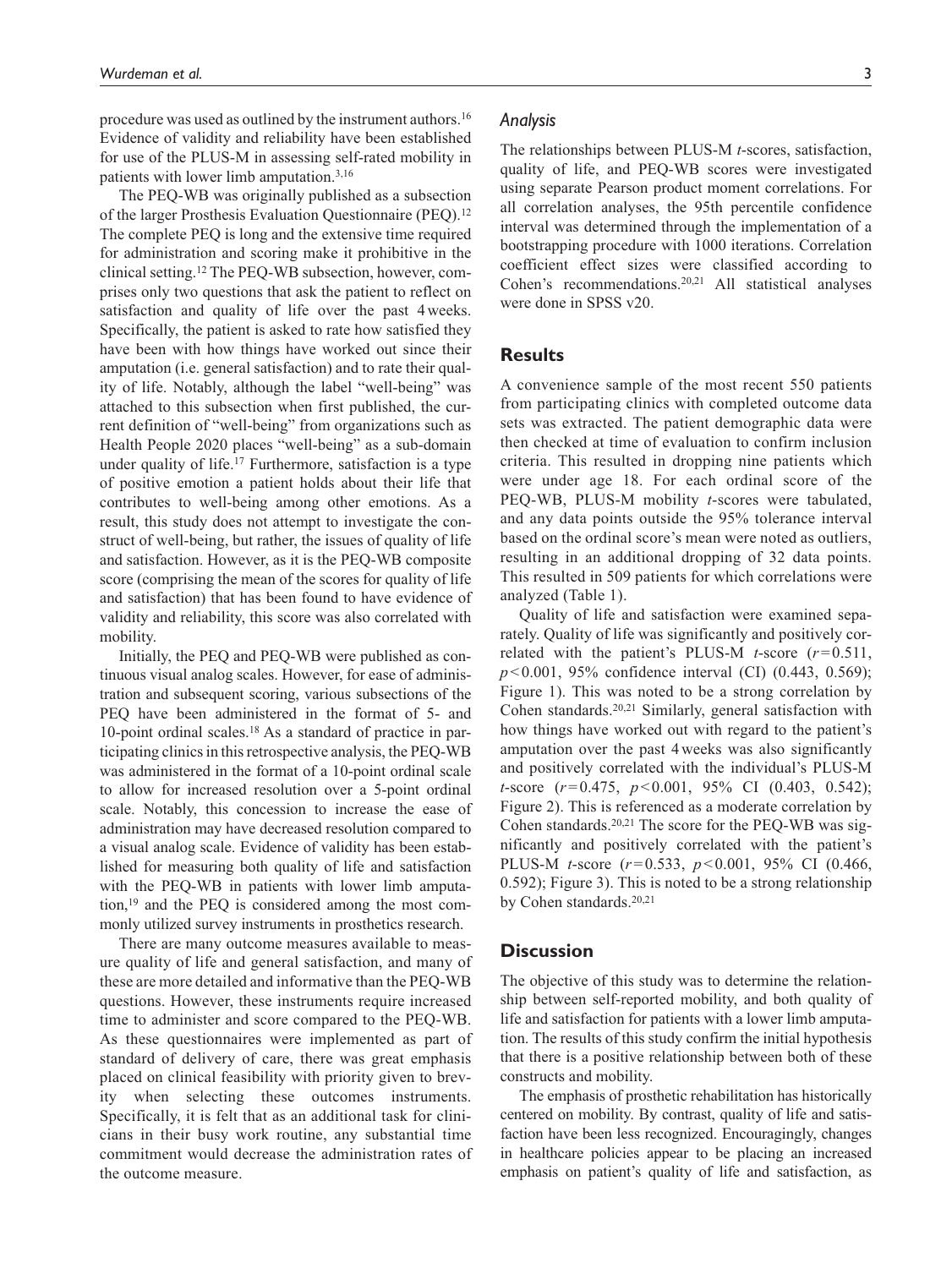| Total patients included          | 509                     |
|----------------------------------|-------------------------|
| Male                             | 363                     |
| Female                           | 146                     |
| Age (years)                      |                         |
| Mean                             | 56.4                    |
| <b>SD</b>                        | 14.6                    |
| Range                            | $17 - 95$               |
| Height (cm)                      |                         |
| Mean                             | 175.0                   |
| <b>SD</b>                        | 4.1                     |
| Range                            | 88.9-203.2              |
| Mass (kg)                        |                         |
| Mean                             | 91.9                    |
| <b>SD</b>                        | 24.2                    |
| Range                            | $42.2 - 199.6$          |
| Etiology (# of patients)         |                         |
| Vascular disease/diabetes        | 202                     |
| Injury/trauma                    | 163                     |
| Infection (without diabetes)     | 48                      |
| Cancer/tumor                     | 23                      |
| Congenital/birth                 | 22                      |
| Other                            | 30                      |
| Unknown                          | 21                      |
| Amputation level (# of patients) |                         |
| <b>BK/Symes</b>                  | 350                     |
| AK/KD                            | 108                     |
| <b>PFA</b>                       | ı                       |
| <b>Bilateral</b>                 | 53                      |
| AK-BK                            | 8                       |
| AK-AK                            | $\overline{\mathbf{4}}$ |
| <b>BK-PFA</b>                    | $\overline{\mathbf{4}}$ |
| AK-PFA                           | ı                       |

**Table 1.** Study cohort characteristics.

SD: standard deviation; BK: below knee; AK: above knee; KD: knee disarticulation; PFA: partial foot amputation.

evidenced by the launch of the Patient Centered Outcomes Research Institute by the enactment of the United States Affordable Care Act of 201022 and the funding of the National Institutes of Health Patient-Reported Outcomes Measurement Information System (PROMIS).23 Both of these actions have increased the focus on measuring patientreported outcomes including satisfaction and quality of life.

The close relationship between these factors and mobility should be fully appreciated in patients with a lower limb amputation. In this study, the significant relationships between mobility and both quality of life and satisfaction highlight the importance of maximizing mobility in patients with lower limb loss, both for the associated immediate functional benefits as well as its influence on the generalized domains of both quality of life and satisfaction in this population.

Quality of life and general satisfaction are multi-dimensional with individuals valuing these various dimensions at different levels. Mobility appears to explain a high



**Figure 1.** For patients with a lower limb prosthesis there is a strong and significant, positive relationship between quality of life and mobility. Quality of life was measured through the component question of the Prosthesis Evaluation Questionnaire—Well-Being subsection (PEQ-WB). Patient mobility was assessed via the Prosthetic Limb Users Survey of Mobility (PLUS-M). The positive relationship would indicate the individuals that are more mobile enjoy a higher quality of life (*n*=509).



**Figure 2.** For patients with a lower limb prosthesis, there is a significant, positive relationship between their general satisfaction and mobility. These findings indicate the individuals that are more mobile generally report greater satisfaction with regard to how things have worked out since their amputation. Satisfaction was measured through the component question of the Prosthesis Evaluation Questionnaire—Well-Being subsection (PEQ-WB). Patient mobility was assessed via the Prosthetic Limb Users Survey of Mobility (PLUS-M) (*n*=509).

percentage of the variability associated with quality of life, general satisfaction and their arithmetic mean, the PEQ-WB subsection score, with observed coefficients of determinations of 26.1%, 22.6%, and 28.4%, respectively.

During post-amputation rehabilitation, it is the role of the treating clinical team to identify those modifiable factors that may improve the patient's quality of life and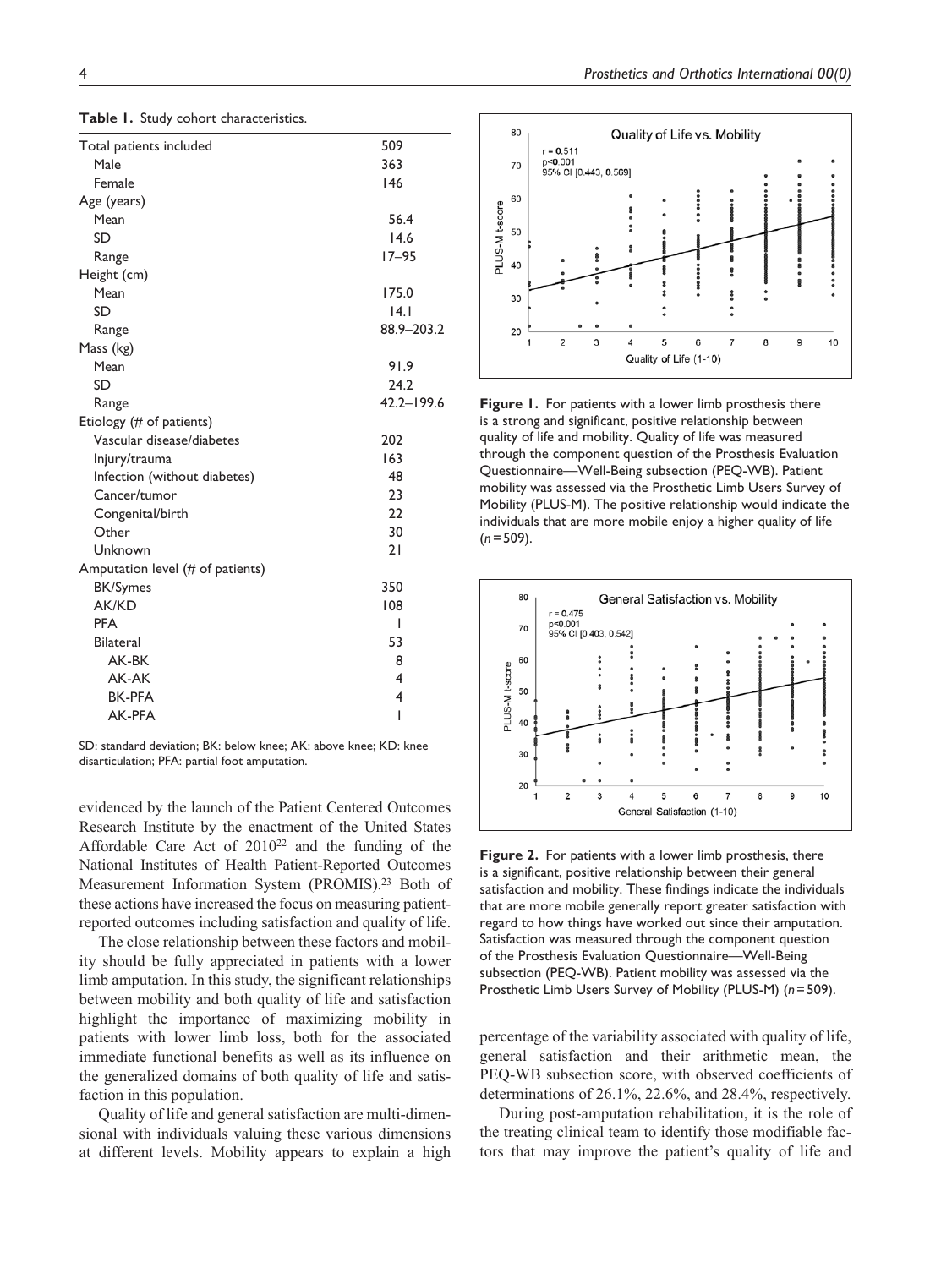

**Figure 3.** For patients with a lower limb prosthesis, there is a strong, significant relationship between the Prosthesis Evaluation Questionnaire—Well-Being subsection (PEQ-WB) and mobility. The positive relationship indicates patients reporting greater mobility tend to report higher quality of life and satisfaction. The PEQ-WB comprises the arithmetic mean of individual questions of quality of life and satisfaction and has been previously validated to be administered separate from the entire PEQ. Mobility was measured through the Prosthetic Limb Users Survey of Mobility (*n*=509).

satisfaction. The maximization of mobility appears to be a significant consideration in this responsibility. Studies such as this one can support the relationships between key outcome metrics and those considerations identified as primary goals in rehabilitation. Future work is needed to expand this analysis to investigate other potential factors influencing quality of life and satisfaction for the patient with lower limb amputation.

### *Study limitations*

A strength of this study was its large study population. Studies in the domain of prosthetic rehabilitation rarely have sample sizes greater than 100 and are typically less than 40. The large sample size in this study  $(n=509)$  reinforces that the findings represent the entire population of lower limb prosthesis users, reduce impact of individual variance, and increase statistical power to find significant results above and beyond individual variance or residual error. However, there are limitations. Specifically, as a retrospective analysis of outcomes data collected at multiple clinic sites at varying regions across the country, our results may overlook geographic or cultural variations related to mobility and quality of life that exist in local regions. Furthermore, having multiple clinicians involved in data collection introduces the chance for error. To minimize this limitation, clinicians were trained via face-toface training sessions as part of the outcomes collection procedure. Additionally, our sample only included one individual with only a partial foot amputation, potentially limiting generalizability to these individuals. Finally, there are alternate ways of measuring quality of life and general satisfaction that may be more detailed and informative than the PEQ-WB questions. However, these alternate questionnaires are also more time-consuming and may have undermined clinician participation.

# **Conclusion**

Functional mobility is compromised in individuals dealing with lower limb loss. While prosthetic rehabilitation has traditionally placed large emphasis on improving and maximizing mobility, more recently rehabilitation has started to focus on both the quality of life and general satisfaction of the affected individuals.22,23 This study provides evidence that mobility is positively related to both considerations. Thus, in the holistic care of a patient with lower limb loss, maximizing mobility should be considered a primary goal.

#### **Author contributions**

*Study concept and design:* S.R. Wurdeman, P.M. Stevens, J.H. Campbell *Analysis of data:* S.R. Wurdeman *Interpretation of data:* S.R. Wurdeman, P.M. Stevens, J.H. Campbell *Initial Drafting of manuscript:* S.R. Wurdeman *Critical revision of manuscript for important intellectual content:* S.R. Wurdeman, P.M. Stevens, J.H. Campbell *Statistical analysis:* S.R. Wurdeman *Study supervision:* J.H. Campbell

#### **Declaration of conflicting interests**

The author(s) declared no potential conflicts of interest with respect to the research, authorship, and/or publication of this article.

# **Funding**

The author(s) disclosed receipt of the following financial support for the research, authorship, and/or publication of this article: American Orthotics and Prosthetics Association Small Grant (grant/award number: 'EB-043016').

#### **References**

- 1. Fortington L, Rommers G, Geertzen J, et al. Mobility in elderly people with a lower limb amputation: a systematic review. *J Am Med Dir Assoc* 2012; 13(4): 319–325.
- 2. Penn-Barwell J. Outcomes in lower limb amputation following trauma: a systematic review and meta-analysis. *Injury* 2011; 42(12): 1474–1479.
- 3. Hafner B, Gaunaurd I, Morgan S, et al. Construct validity of the Prosthetic Limb Users Survey of Mobility (PLUS-M) in adults with lower limb amputation. *Arch Phys Med Rehabil* 2017; 98(2): 277–285.
- 4. Singh R, Hunter J, Philip A, et al. Gender differences in amputation outcome. *Disabil Rehabil* 2008; 30(2): 122–125.